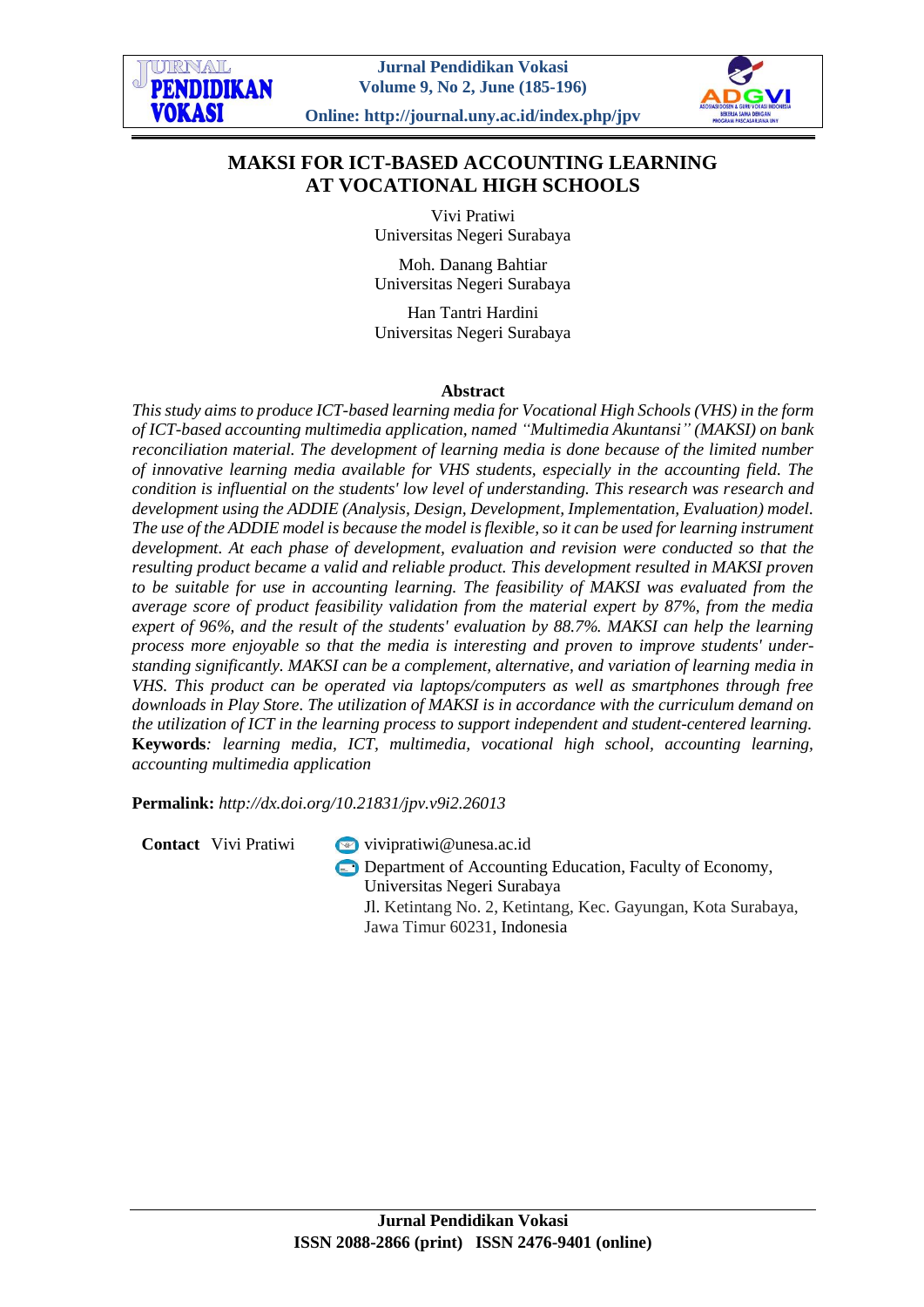## **INTRODUCTION**

Currently, the use of Information and Communication Technologies (ICT) is deeply embedded in everyday activities and touches many areas of life, such as work-field, recreation, and learning (Yuen, Fox, Sun, & Deng, 2009). The development of ICT usage is evident from the increasing number of internet users as technology develops (Dong, Chang, & Fan, 2017). The impact of ICT advancement is the development of various technologies and supporting applications to facilitate human life activities, including learning activities in education. The success of learning depends heavily on the accuracy of teachers in utilizing technology to fit the learning objectives and particularly on creating meaningful learning for students (Wankel & Blessinger, 2013). Thus, it is necessary to design learning by using technology to maximize student learning activities.

The use of ICT in education is suggested as it can make learning more relevant and effective (Kang, Kim, & Heo, 2011; Pate, 2016). The utilization of ICT in education has received much attention in the educational literature as a medium of learning and a strategy to address global challenges and provide a handson learning experience for students (Dawson, Heathcote, & Poole, 2010). Learning media is a means or educational tool that can be used as an intermediary in the learning process to enhance effectiveness and efficiency in achieving learning objectives (Sanaky, 2013). In addition, learning media can provide variation in learning that is focused on not only teacher explanations, but opportunities for learning activities that enable students to be active in learning. Therefore, media can help teachers and students actively engage in two-way communication (Indriastoro & Rofiq, 2014, p. 210). The use of technology in some media can support collaborative activities between teachers and students so that students can be more active and interactive in the learning process (Pratiwi, Siswandari, & Santosa, 2018, p. 153; Susanti, Murtini, & Harini, 2018, p. 303).

The benefits of ICT in education have influenced many countries to apply it in education to address global challenges (Buabeng-Andoh, 2015), including Vocational High Schools (VHS or *Sekolah Menengah Kejuruan* (SMK)) in Indonesia. VHS is a secondary education that prepares students primarily to work

in a particular field. Learning in VHS is a combination of theory and practice from the departments the students choose. These areas of expertise must be deeply understood by the students. One department available in VHS is accounting. However, so far, the availability of media used to help the process of learning and understanding of students in VHS is still limited. Textbooks that support the subject of expertise are not too much found. Learning becomes focused on teacher explanations, so students cannot learn independently, whereas the curriculum requires creative, innovative, fun, and student-centered rather than teacher-centered learning. Moreover, the Directorate of Vocational High School Development (*Direktorat Pembinaan SMK*) continues to work hard to socialize the use of the internet for VHS through education and training, workshops for teachers and provision of infrastructure, so that the use of the internet is expected to be widely used in the field of education, especially in VHS (Arnanto & Triyono, 2014, p. 320).

These conditions affect the students' low level of understanding and learning outcomes. Without the proper use of instructional media, students' knowledge will be more abstract. They only know that without understanding the material taught (Arsyad, 2013). The selection and design of appropriate learning media can improve students' ability to understand difficult principles, concepts, and procedures in accounting (Sithole, 2017). The demands and availability of existing technology should also be taken into consideration in designing appropriate learning for students. Thus, one of the proper ways to improve students' understanding is using innovative ICT-assisted learning (Butler & Reddy, 2010). One of the various ICT-based learning media is an interactive multimedia application that can be used as an easy-to-understand learning alternative for students (Adedokun-Shittu & Shittu, 2015; Trieb, 2016).

Multimedia has the potential to be used in many situations, such as showing the process in action or increasing the opportunity for students to interact with learning materials which are set realistically according to real conditions (Oud, 2009). Moreover, multimedia is a combination of several learning media that combine text, graphics, sound, animation, and video that together display information as a whole (Kulasekara, Jayatilleke, & Coomaraswamy,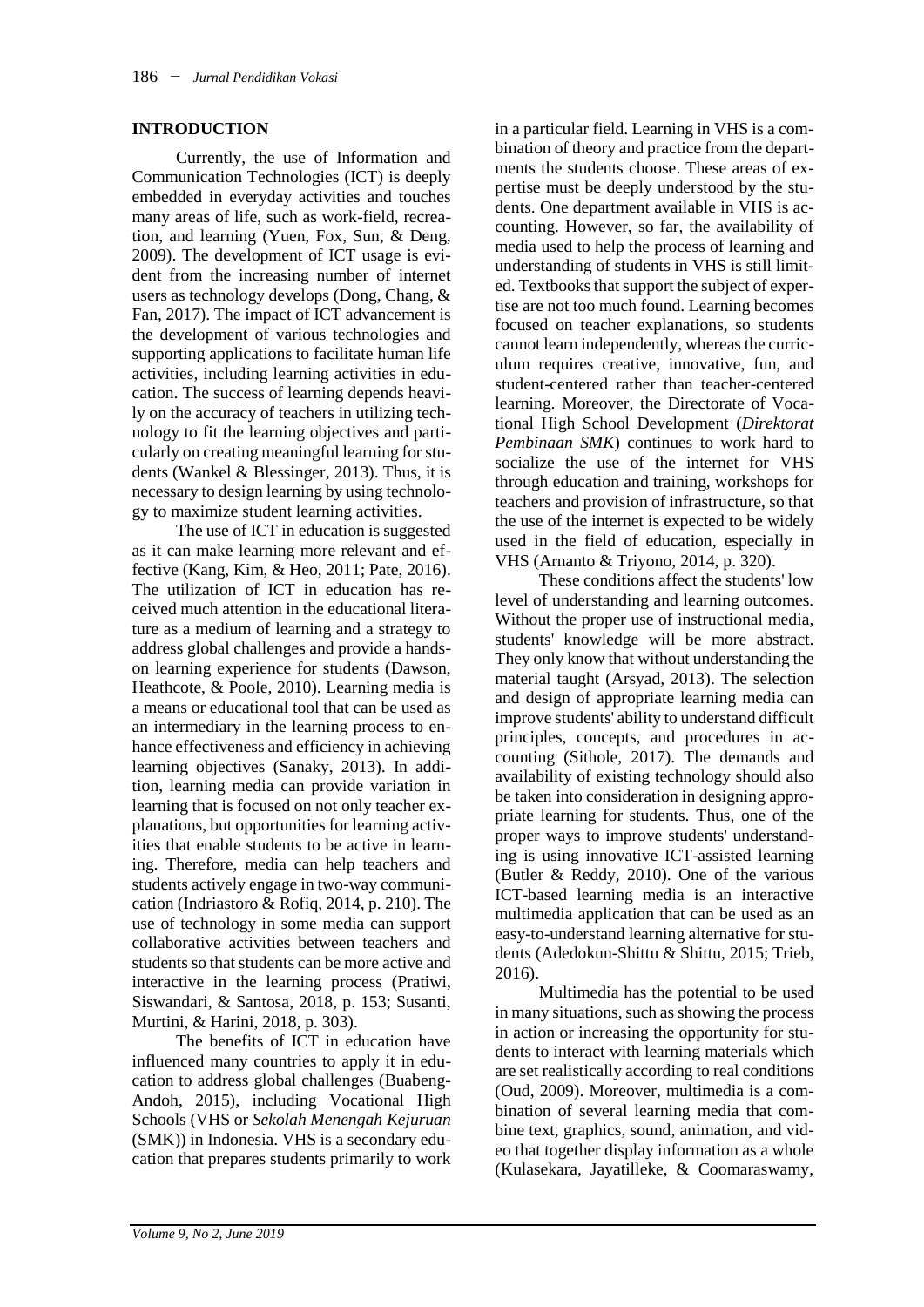2008). If multimedia is designed in an integrated, purposeful, and meaningful way in a particular material context, it can be a powerful medium for increasing student engagement in learning. Multimedia provides opportunities for active student-centered learning, in which students can choose the relevant words and images that can change their learning styles (Piyayodilokchai, Panjaburee, Laosinchai, Ketpichainarong, & Ruenwongsa, 2013).

Based on these conditions, it is necessary to develop accounting learning media in the form of accounting multimedia, which is a combination of various forms of technologybased learning media to support the learning process by emphasizing the process of solving problems scientifically. The material used as the content of ICT-based accounting multimedia application is bank reconciliation. The material was chosen because students stated that the bank reconciliation material was difficult to understand. The development of this media is expected to make students motivated to seek information and communicate actively so they can conclude the material they learn by themselves. Multimedia is an appropriate tool, enables students to engage in learning actively, facilitates them in learning, as well as enables them to make decisions or take active action involving them in the learning process (Arenas‐ Márquez, Machuca, & Medina‐López, 2012). The use of multimedia in learning will make students more interested in participating in the teaching and learning process because the material contained in multimedia learning is made as attractive as possible and inserted with animations that support the material (Admadja & Marpanaji, 2016, p. 175). Therefore, this study aims to produce ICT-based learning media for VHS in the form of ICT-based accounting multimedia application (MAKSI) on bank reconciliation material.

# **RESEARCH METHOD**

This research is research and development in education. Research and development is a research method used to develop or validate products used in education and learning (Gall, Gall, & Borg, 2003). The development model used in this research is the ADDIE model consisting of five phases: *Analysis, Design, Develop, Implementation,* and *Evaluation*  developed by Reiser and Mollenda (Pribadi,

2010, p. 115)*.* The researchers employed the model because the model is general and flexible, so it can be used for learning instrument development. At each phase of development, evaluation and revision were conducted so that the resulting product became valid and reliable.

The development of ICT-based accounting multimedia (MAKSI) on bank reconciliation material is a series of processes undertaken to develop a new product in instructional media based on the existing development theory. In this research, the developed product and its feasibility were tested based on the validation of the experts and the students. In addition to developing and validating learning media, this research also aims to solve learning problems and find the knowledge that can be used as practical solutions. The outcomes of this research are expected to be ICT-based learning media solution that is used not only by the target schools but also by those all over Indonesia through application downloads in the Android Play Store. The research and development procedure of MAKSI is illustrated in Figure 1.

## **Analysis Phase**

The analysis phase begins with information-gathering activity and learning problem identification to serve as a basis for developing new products. This phase includes the implementation of performance and needs analyses used to formulate learning objectives. Performance analysis aims to define the circumstances occurring in the field and to clarify what performance problems are encountered. At this phase, an observation is made to identify the gap between the current learning conditions and the desired learning conditions related to the students' understanding of the learning materials. The observations were conducted at SMK Negeri 1 Surabaya, Indonesia, a vocational high school that has an accounting department. Based on the results of the performance analysis, needs analysis was then conducted for product development. At this phase, an analysis of the material was carried out in the development of the bank reconciliation material. Then, the researchers determined the learning objectives based on the results of needs analysis.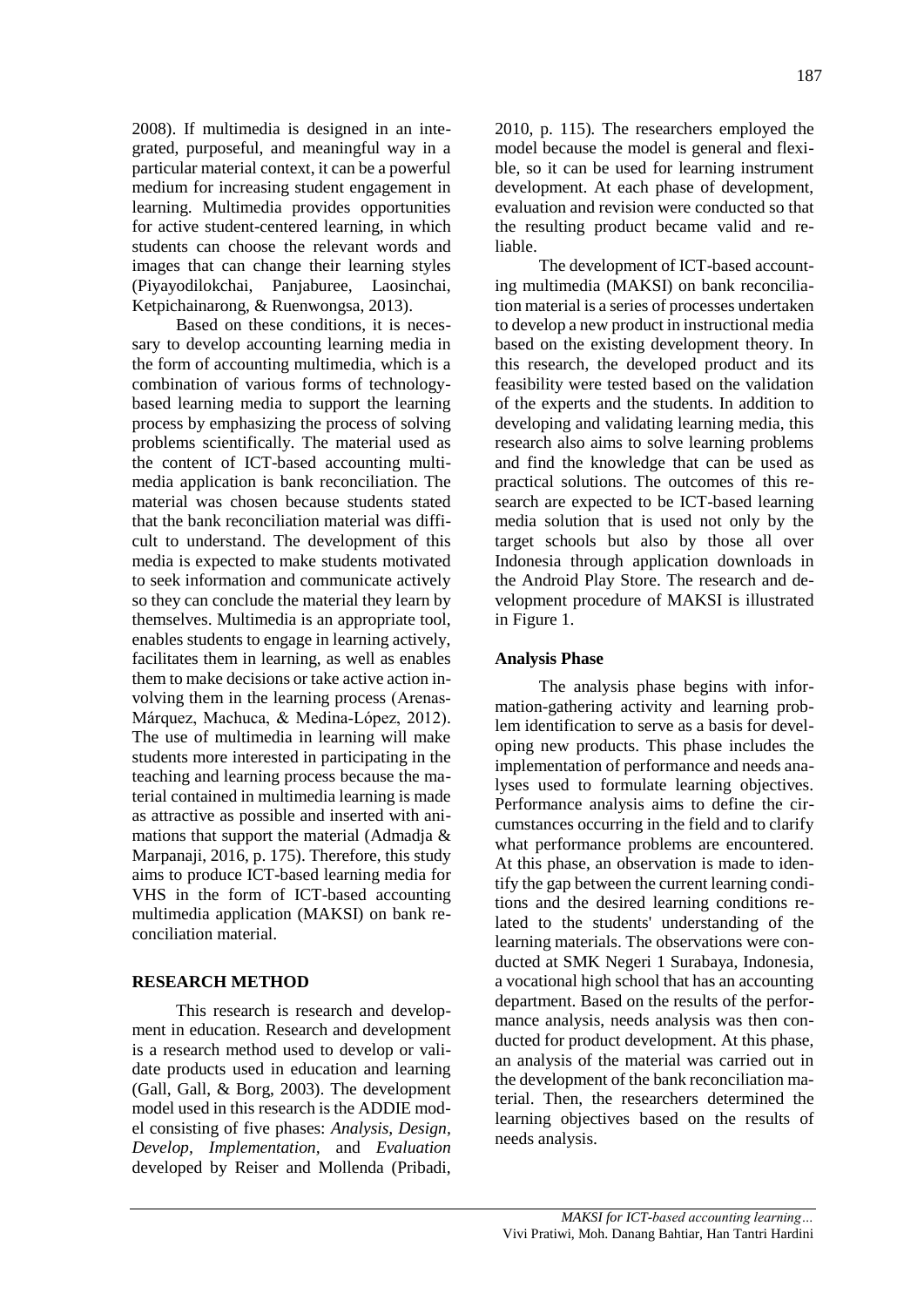

Figure 1. Development Framework Model of MAKSI

## **Design Phase**

Design phase is done to facilitate the design of products to be developed in the form of a solution to the problem that has been described in the analysis phase, which consists of pre-production and storyboard preparation phases. Pre-production activities begin with designing the contents of the developed product that is the material and presentation appropriate to the learning objectives. Then, the concept of the developed accounting multimedia is set up. The components needed in the development are also prepared in this phase, such as creating animated figures in accounting multimedia, background design, preparing audio, and other visual and audio components needed for product development. MAKSI was created using Adobe Flash Professional software. The next step is making the learning media storyboard in the form of a product development program script.

## **Development Phase**

The development phase is the realization of the development plan in the designing phase

that aims to produce product development whose validity, feasibility, and effectiveness furthermore need to be tested This phase consists of production activities as well as product review and validation. Production activities were based on a storyboard that has been created at the design phase so as to produce the initial product of MAKSI (Prototype I). Next, Prototype I was validated by the experts, consisting of material and media experts. From the results of experts' validations, opinions, and suggestions for improvement of product development were obtained. The next revision of Prototype I was in accordance with the opinions and suggestions of improvement from the experts. The revised Prototype I was then revalidated by the expert to provide a media feasibility assessment. This phase resulted in MAKSI ready for trials (Prototype II).

## **Implementation Phase**

This phase is a pilot phase, in which MAKSI product that has been reviewed and validated (Prototype II) was tested on the individual, small group, and field trials. The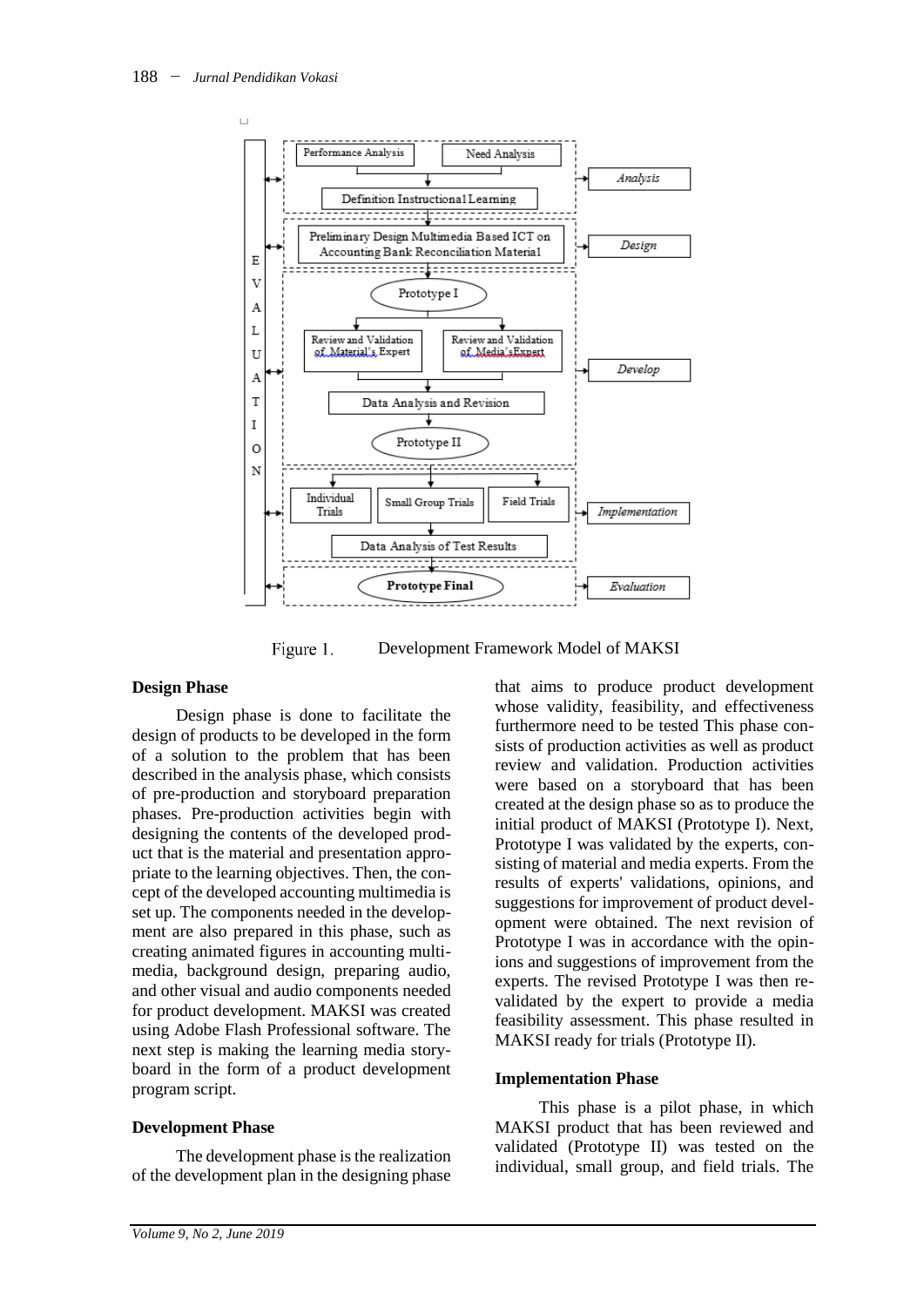trial was conducted on the eleventh students of the accounting department in SMK Negeri 1 Surabaya, Indonesia. The population in this study was all eleventh students of the accounting department in SMK Negeri 1 Surabaya amounted to 252 people divided into six classes. The sampling technique in selecting the class used in individual, small group and field trials was simple random sampling because all students in the population received the same material with the same methods, learning media, and curriculum so that the population is considered homogeneous.

The individual trial was conducted on three selected students with high, medium, and low ability so that they can be viewed as representative samples. This trial was conducted to obtain evidence of the initial product (Prototype II) feasibility on a limited basis emphasizing the suggestions and feedback on the product from the students as the users to be taken into consideration in revising the product. The revised Prototype II was based on the experts' opinions and suggestions, and three students proceeded to the small group trial phase. At this phase, the product was tested on a small group of students consisting of ten not included in the individual trial. This trial aims to obtain product feasibility data from the students as users. Based on the results of the trial, the ICT-based accounting multimedia was appropriate for use in the field test for product effectiveness test. The field test is a test conducted in the field with a minimum sample size of 30 people. Therefore, a well-tested Prototype II of small group trial results was tested on 40 students to determine the effectiveness of the developed products. The effectiveness test of the product use was done by giving pre-test and post-test in the form of an essay test about bank reconciliation material.

## **Evaluation Phase**

This phase aims to assess whether the product developed in accordance with expectations or not. In the ADDIE development model, the evaluation phase is not only at the end of the development but also at each phase. The evaluation is needed for revision needs or formative evaluation. From the evaluation phase, it was found that the final product of ICT-based accounting multimedia tested was feasible and

ready to be used in the accounting learning process on bank reconciliation material.

The types of data obtained in this research are qualitative and quantitative data. The data collection techniques used in this research are observation, interview, questionnaire, and test. The form of the test used in this study is the test of learning outcome in the form of an essay test which is aimed at revealing the data of students' understanding of bank reconciliation material. MAKSI is considered feasible if the average result of all aspects in the expert validation questionnaire and the students' assessment gets a percentage of  $\geq 61\%$ to obtain a feasible or very feasible interpretation (Riduwan, 2013). Pre-test and post-test results were calculated using a t-test to determine whether there was an increase in the students' scores after using MAKSI.

#### **RESULTS AND DISCUSSION**

The results of MAKSI development research on bank reconciliation material were based on the development process, feasibility, and effectiveness of the media through five phases of the ADDIE model, namely: *Analysis, Design, Development, Implementation,* and *Evaluation* phase. The results of the study can be explained as follows:

#### **Analysis Phase**

From the analysis phase, it was obtained that the appropriate school for the research was SMK Negeri 1 Surabaya, which is the best vocational high school in Surabaya, Indonesia, and has an accounting department. The school already has enough facilities in the form of a computer lab, free-wifi, and LCD-projector provided in each class. With such conditions, ICT-based learning is feasible because the facilities are adequate. Then, the observation and interview with students about the condition of perceived learning were conducted. The students said that one of the difficult accounting materials was bank reconciliation material. It was found that the students had difficulties in understanding the terms of the bank reconciliation because they were only given knowledge of the theories, which led to the differences in bank reconciliation. It made them just memorizing without really understanding where the differences in bank reconciliation that should be recorded in the company report or bank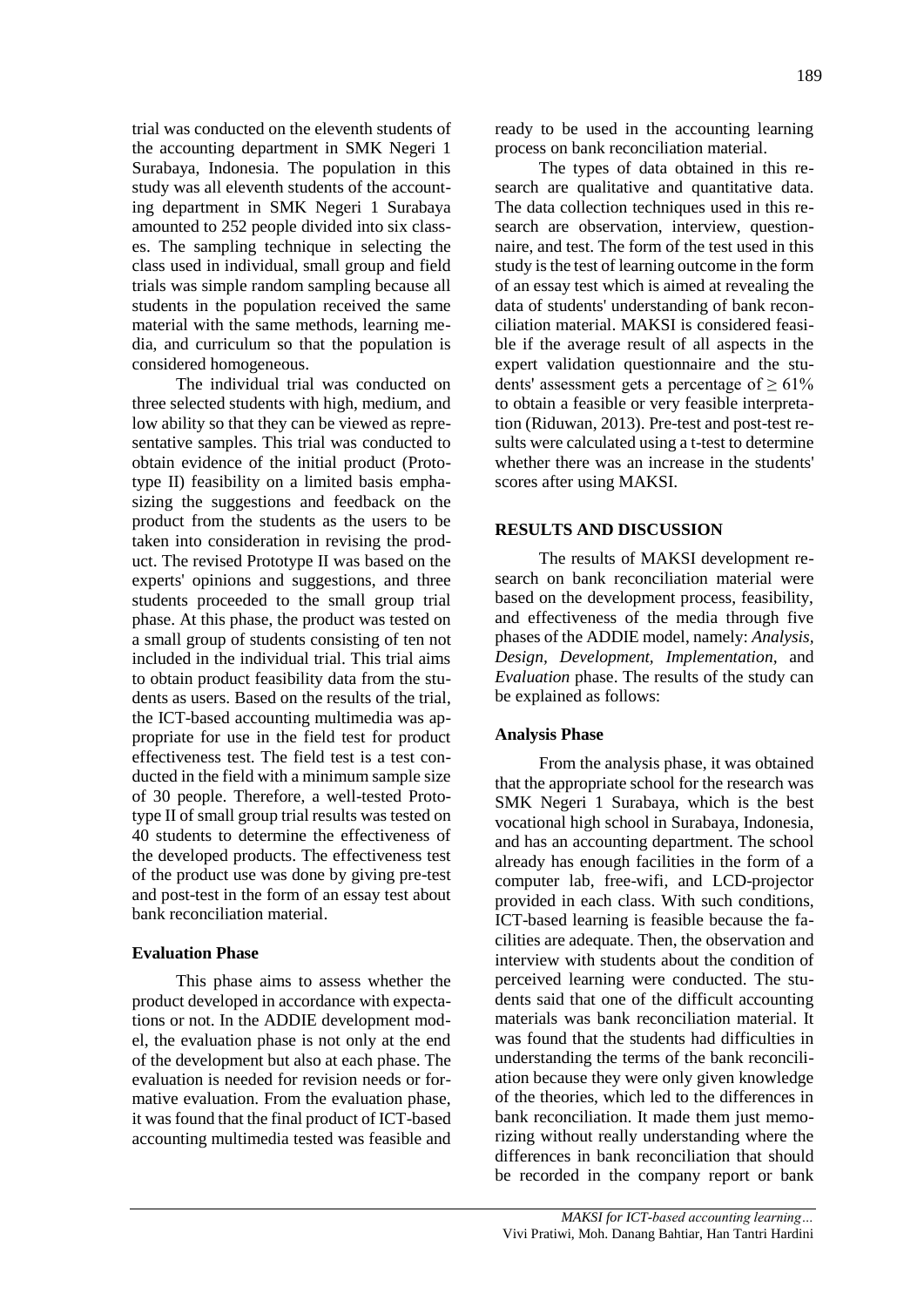statements are from. They also expressed the need for the development of instructional media used. They felt that the learning was monotonous and boring because almost all subjects only used textbooks and sometimes only relied on the teachers' explanations.

Based on the results of the above performance analysis, it indicates that there are problems in learning accounting, especially on bank reconciliation material. The problem lay in the limited learning media used in accounting learning so that the students' understanding of bank reconciliation material was still low. The selection of instructional media in the form of textbooks had not been optimal because the school facilities are complete, and ICT-based facilities are available. It also made the students get tired and feel that learning is not so interesting that they tend to be passive, and the learning is teacher-centered. In addition, the demands of the curriculum and the development of the era associated with the use of ICT in the learning process need to be considered. With these conditions, it is necessary to improve accounting learning with the selection of appropriate learning media to improve students' understanding by utilizing ICT.

The development of ICT-based learning media is a form of ICT utilization in learning. One of ICT-based learning media is interactive multimedia that can be used in on-line/off-line learning. Multimedia provides many benefits in learning. It makes the material closer to real conditions (Oud, 2009); it creates active, student-centered learning (Piyayodilokchai et al., 2013), fun, and also exciting learning (Téllez, 2008); and improves students' understanding in accounting learning (Sithole, 2017). Therefore, ICT-based multimedia is an appropriate learning medium to be developed based on the problems encountered.

# **Design Phase**

The product was designed with the concept of responsive design, meaning that the developed accounting multimedia display fits in various media, such as smartphones, computers, and laptops. The application used for making the product was Adobe Flash Professional, so that the output file format is adapted to the media used. For Android-based mobile phones (smartphones), it uses .apk format so it can be downloaded in the Android Play Store. For computers and laptops, the format is .swf.

Thus, the developed product was accessible either by teachers or students according to the devices they have. Then the presentation of ICT-based accounting multimedia as outlined in the storyboard in the form of a script program was made. The program script consists of the content displayed in each scene consisting of the opening, content, and closing sections. Furthermore, the making of animated characters in multimedia accounting, background design, music accompaniment (audio), and other visual and audio components is also prepared at this stage. In the end, the name of the product was developed, namely ICT-Based Accounting Multimedia (MAKSI).

# **Development Phase**

Development phase consists of production activities as well as a product review and validation activities. Production activities were done based on the program script (storyboard) previously made. This production activity produced the initial product of MAKSI (Prototype I) presented in Figure 2.

The Prototype I was reviewed and validated by the experts of materials and media. The validation resulted in suggestions and also feedbacks consisting of: (1) back sound variation, (2) the addition of the narrative material, (3) the arrangement of the narrator and back sound volume so as not to collide, (4) the clarification of the instructions for use in each section. Based on these suggestions, improvements were made to produce a revised Prototype I and then validated by the experts. Material expert validation results are depicted in Figure 3.

Figure 3 shows that the accuracy of MAKSI is 90% of feasibility, which means that MAKSI has clearly defined learning objectives and materials. Similarly, the aspect of interest shows the percentage of the feasibility of 90%, which means that the concept developed in ICT-based accounting multimedia allows students to understand bank reconciliation material. The completeness aspect obtains a 90% of feasibility, which means that the bank reconciliation material contained in MAKSI is presented in an actual, complete, logical, clear, and coherent manner. The material delivered is also packaged in an interesting and related to the knowledge that students have so that the aspect of attention obtains a percentage of the feasibility of 90%. MAKSI also has good con-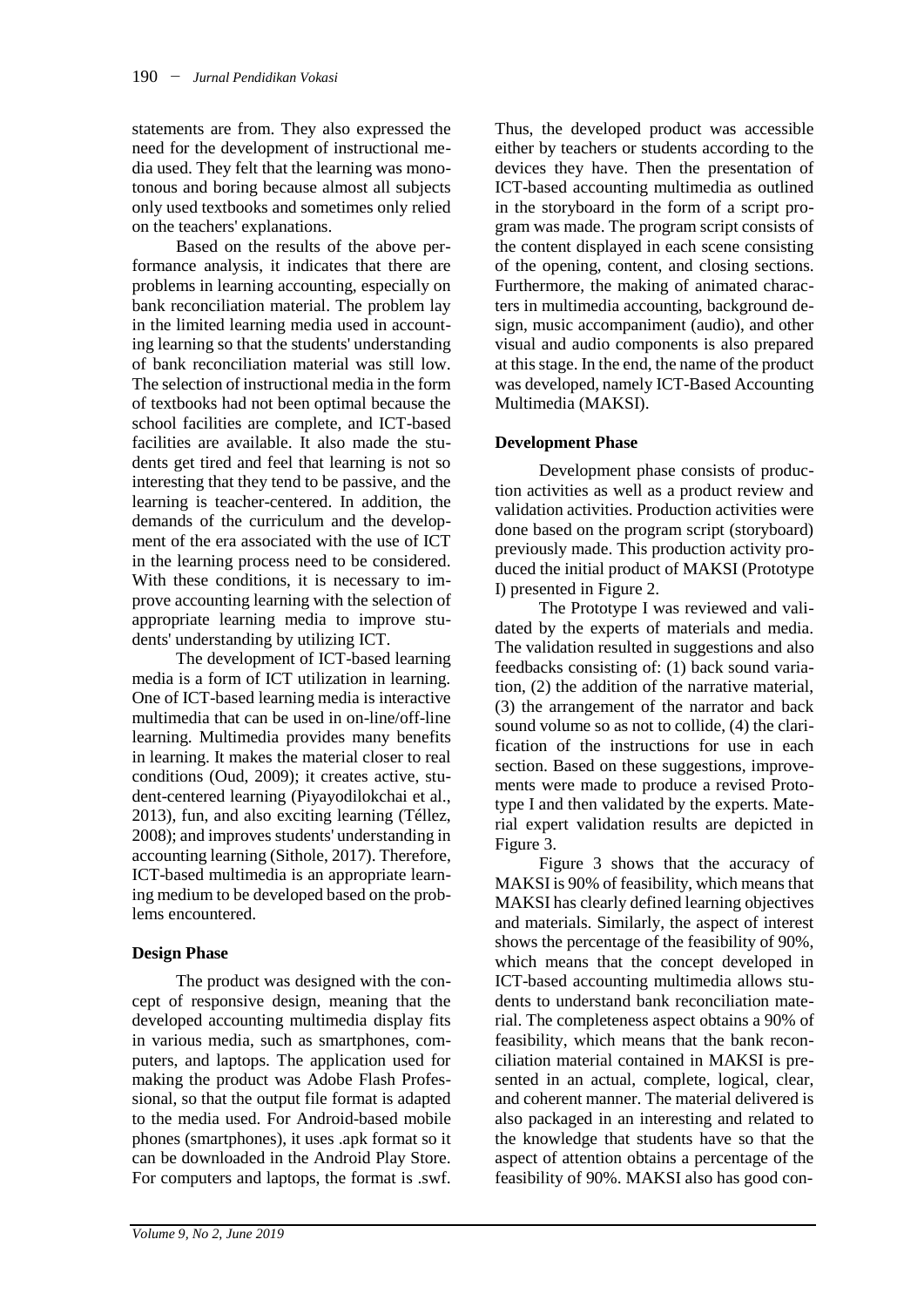

Figure 2. MAKSI Features and Interface



Figure 3. Feasibilty of MAKSI from Material

formity so as to obtain the percentage of the feasibility of 87.5%. On the aspect of providing learning opportunities, the feasibility is 90%, which means that MAKSI was also proven to provide learning opportunities for students to develop knowledge independently and equipped with simulation on bank reconciliation exercises. MAKSI provides solutions and assistance to improve students' understanding because the design and illustrations used to make it easier for students to learn bank reconcili-

ation material so that the aspect of providing assistance to learn gets a 90% percentage of feasibility. Then the aspect of motivating quality gets 83% feasibility percentage which means that the presentation of material concept in MAKSI cultivates students' curiosity, creativity, liveliness, and learning motivation. It is evident from the change in the students' attitudes when using MAKSI to be more active in asking questions and more diligent when working on questions and exercises provided. The bank re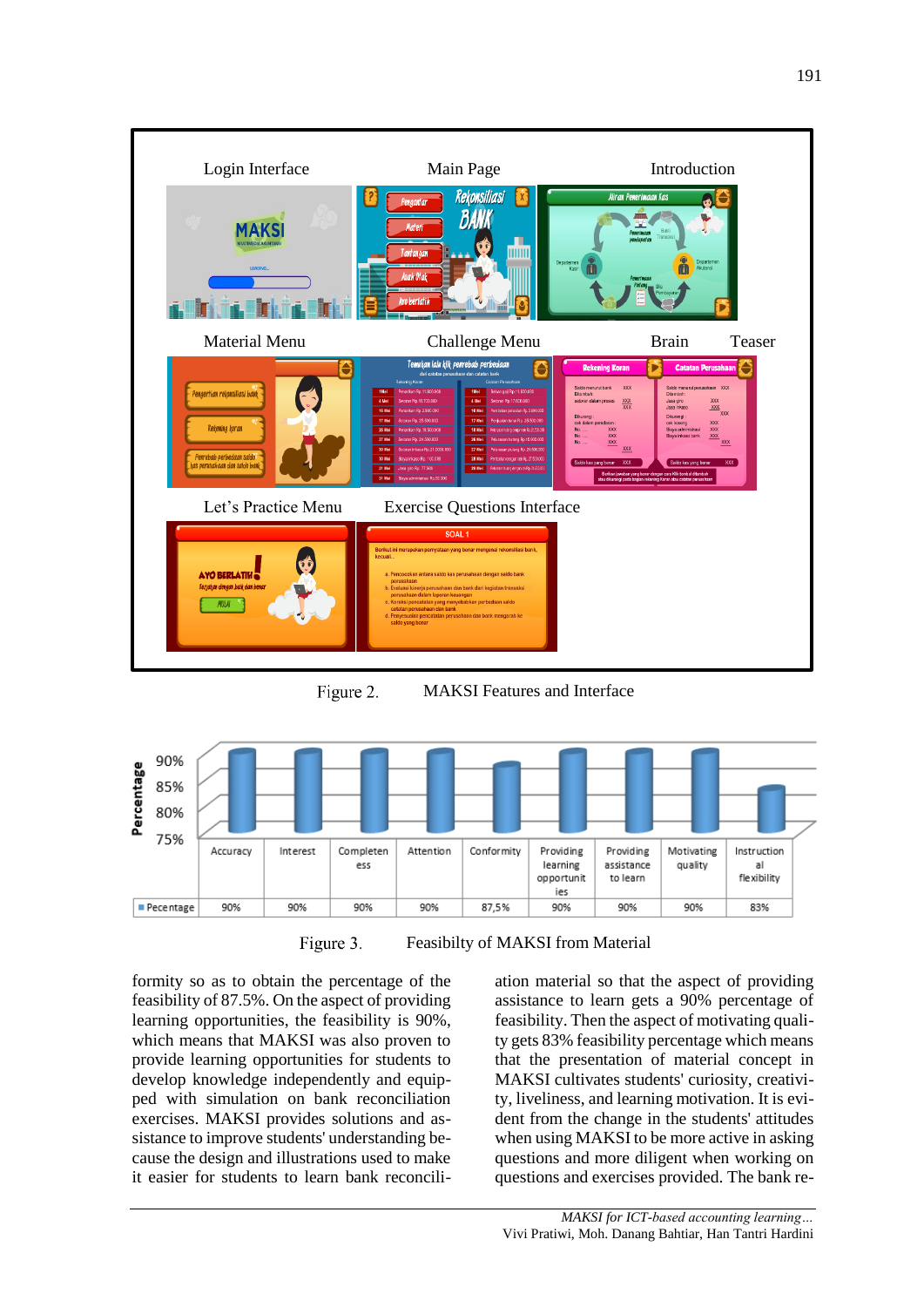conciliation material presented in MAKSI can also be reused in the next school year so that the instructional flexibility aspect gets an 80% percentage of feasibility.

Based on the validation score from those some aspects, it was obtained the average score of MAKSI feasibility by the material expert is 87%, which is included in the category of "Very Eligible". Thus, it can be concluded that in terms of material conformity, MAKSI is very suitable to be used as a medium of learning on bank reconciliation material. Then, the validation of media experts to the feasibility of MAKSI can be described in Figure 4.

The percentage of the readability aspect is 100%, which means that the selection of letters, models, sizes, colors, the layout of text, and the use of language is appropriate so that it can be read very well by the users. MAKSI is also very easy to use, evident from the feasibility percentage in the aspect of ease of use of 100%. MAKSI is easy to use because it provides instructions for the use of media and can run on a variety of hardware specifications, laptops/computers, and android-based smartphones. MAKSI is also packed with an eyecatching look on each page by considering color and background alignment, text and image layout, music illustrations and sound effects, and the use of animations that are appealing and tailored to the students' age. Therefore, the aspect of display quality obtains a feasibility percentage of 95%. MAKSI program quality obtains a percentage of the feasibility of 100%, which means the selection of media and applications developed is appropriate and in accordance with the times. MAKSI file is not large and simple in operation so that it is effective and efficient to develop and use the availability of navigation, clear instructions, and feedbacks for the users in every menu contained in MAK-SI also maximize the quality of the developed

media. Based on the results of the validation of media experts on the four aspects above, MAKSI obtains an average percentage of 96%. It can be concluded that the development of MAKSI is very feasible to be used as an ICTbased accounting learning media.

## **Implementation Phase**

After obtaining validation from material and media experts, the product was tested to find out the students' opinions and assessments as MAKSI users. From the product testing on the individual trial conducted on three students, it was suggested that the number of questions provided on the *let's practice!* menu should be increased. Based on these suggestions, there were additional questions, as many as 20 multiple-choice questions greater than the initial questions of ten multiple-choice questions. Then, the small-group trial was conducted on ten students to find out the feasibility of ICTbased accounting multimedia from the students as the users. They were asked to try to use ICTbased accounting multimedia then fill out student assessment questionnaires. MAKSI feasibility assessment from the students as the users can be described in Figure 5.

Based on the students' assessment of MAKSI, the average percentage of feasibility is 88.7%, which indicates that three aspects assessed in MAKSI, i.e., the quality of content and objectives, instructional quality, and technical quality, get excellent responses from the students. According to the students' opinions, the presentation of bank reconciliation material in MAKSI is good and complete in accordance with the material contained in textbooks that they normally use. The material contained in MAKSI is also in accordance with the learning objectives of the financial accounting subject.



Figure 4. Feasibilty of MAKSI from Media Expert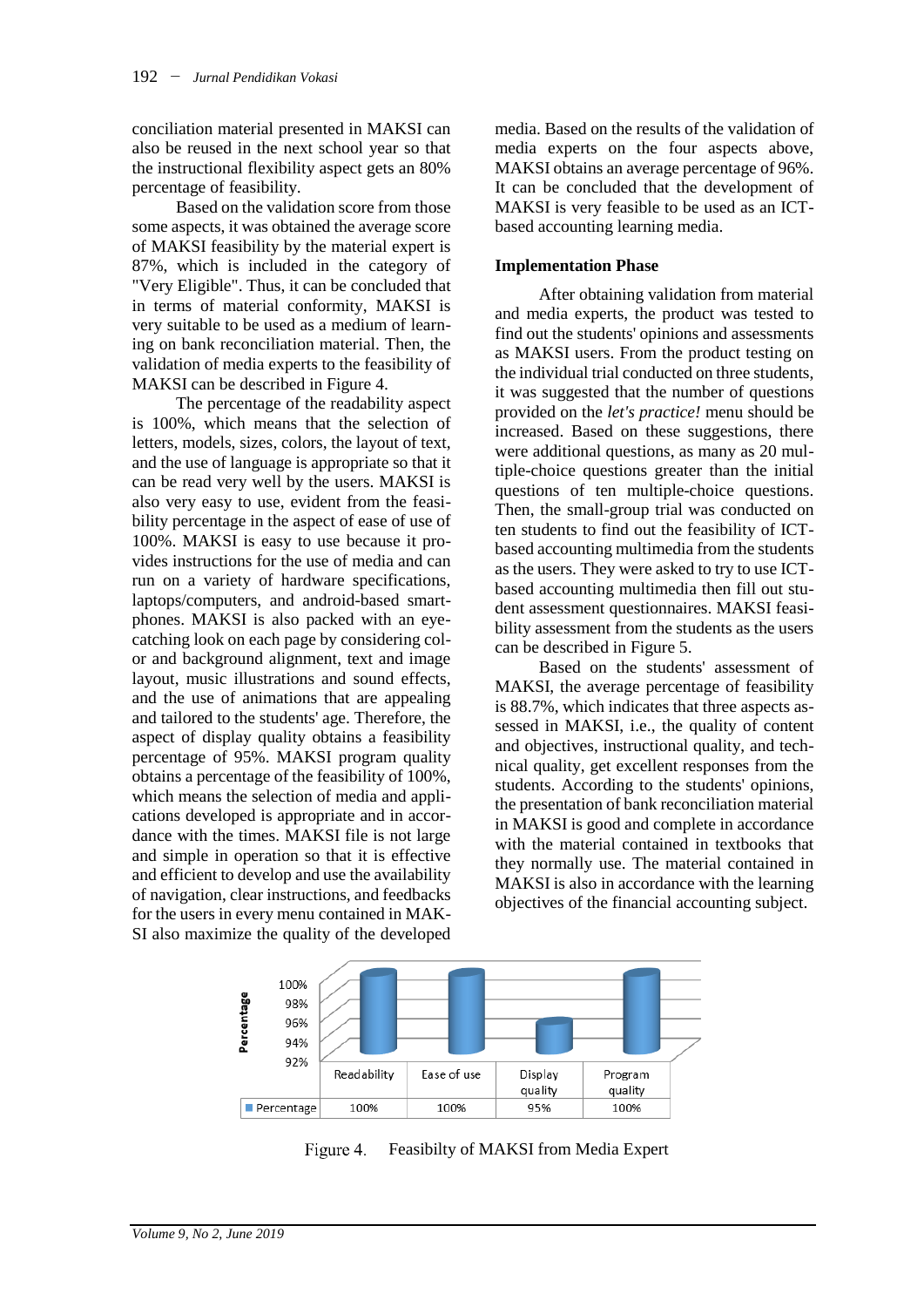

Figure 5. Feasibilty of MAKSI from Students' Assesment

Therefore, the feasibility of content and objective quality aspect is 95%. The students thought that the use of MAKSI did not interfere with learning and even made them learn more and understand the bank reconciliation material more deeply. The use of MAKSI made learning more enjoyable so that students paid more attention to the lesson. Although they felt that they would not often use MAKSI because the material is still limited to bank reconciliation, the students thought that many people would learn faster with the help of MAKSI. Therefore, the aspect of instructional quality obtained a feasibility percentage of 81.1%. In the technical aspect, the percentage of feasibility is 90%. Students felt the language used was appropriate so that they more easily understood the material after learning with MAKSI.

A further field trial was conducted to determine the effectiveness of ICT-based accounting multimedia to improve students' understanding of bank reconciliation material. The test was performed on 40 students by giving pre-test and post-test. The differences in the students' understanding were analyzed using the t-test. The test results are presented in Table 1, which indicates that there are significant differences in students' understanding between pre-test and post-test ( $p = .000$ ).

Table 1.Pre-test and Post-test Score

|                                  |  | n Mean sd df t |                |  |
|----------------------------------|--|----------------|----------------|--|
| Pre-test 40 52.18 9.235          |  |                | 39 15.382 .000 |  |
| Post-test 40 76.23 12.624        |  |                |                |  |
| Source: The data process in 2018 |  |                |                |  |

Based on Table 1, it can be seen that the significance value of the t-test is 0.00. The significance value is smaller than 0.05 (0.00

 $(0.05)$ , so that it can be stated that there is a difference between students' understanding before and after using MAKSI. These results indicate that in general, after using MAKSI, learning can increase students' understanding (Pratiwi et al., 2018, p. 151).

#### **Evaluation Phase**

The results of the overall validation score analysis obtains a score of 90.6%. It indicates that the MAKSI on bank reconciliation material is considered very feasible to be used in learning with average material expert validation of 87%. The average validation from the media expert is 96%, and the student's average assessment is 88.7%. Thus, it was found that the use of MAKSI can help the learning process to become more fun and improve students' understanding because it is easy to use and interesting for students. MAKSI has complete features/menu ranging from introductory material, core material, simulation, and practice questions that can be operated on laptops/ computers and smartphones. The use of this medium was also able to make students more active and curious so that they were motivated to learn independently. The test results also show that after using MAKSI, the students' understanding increases. This is evidenced by the increase in the average students' test scores from 52.18 (pre-test) to 76.23 (post-test).

The results of this discussion indicate that multimedia applications and practical experience can deepen students' abilities and knowledge and increase student motivation (Adedokun-Shittu & Shittu, 2015, p. 191; Nickchen & Mertsching, 2016, p. 482; Scott & Cong, 2010, p. 280; Trieb, 2016, p. 310; Wankel & Blessinger, 2013, p. 7). Students' understanding can also be developed by using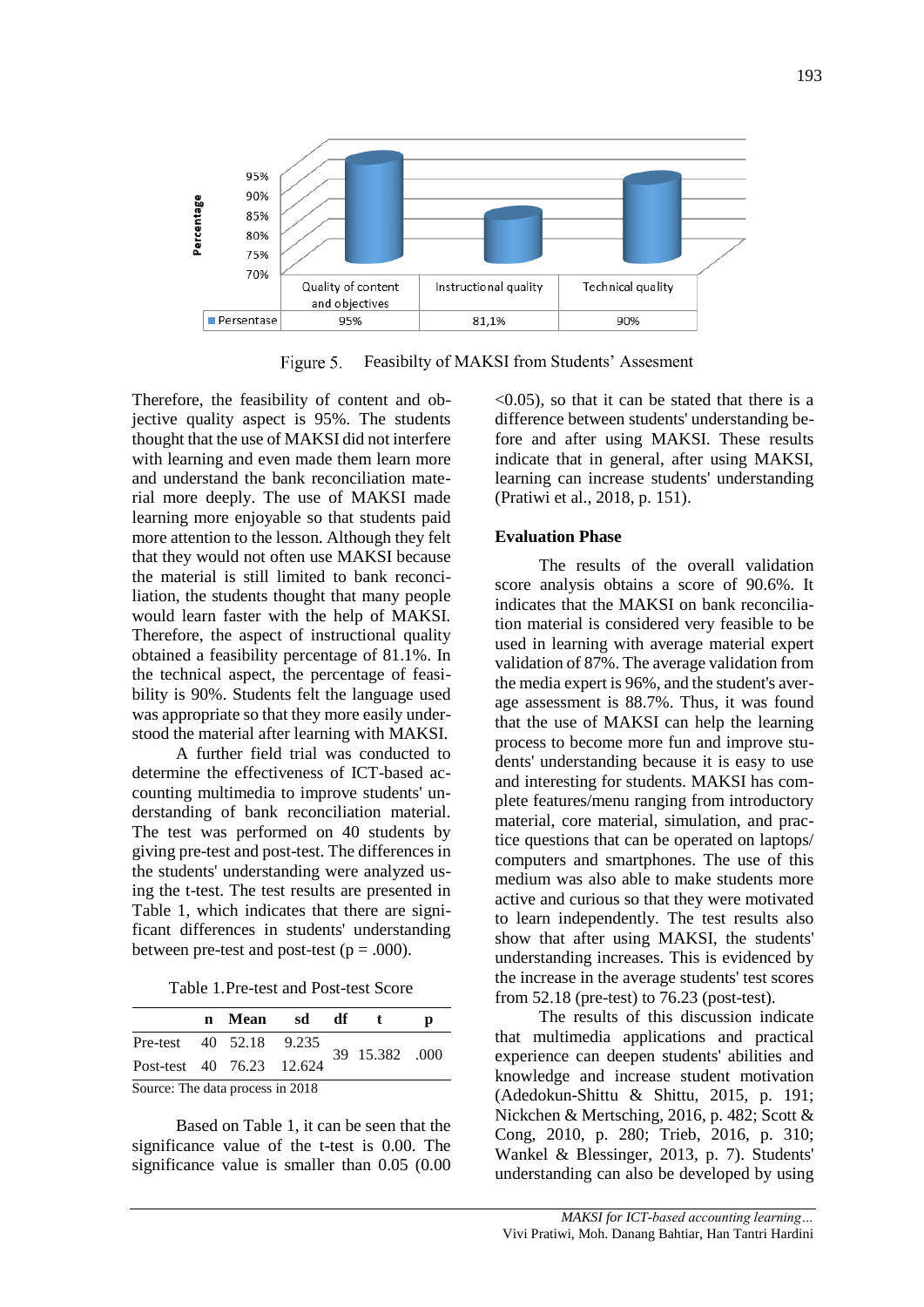innovative, interesting, and fun learning with the help of ICT (Butler & Reddy, 2010, p. 772; Lindberg, Olofsson, & Fransson, 2017, p. 126; Zweekhorst & Maas, 2015, p. 15). In addition, the opinion of Riduwan (2013, p. 89) states MAKSI in the material of bank reconciliation can be said to be feasible if the average percentage of questionnaires validated by material experts and media experts as well as student evaluations averaged 61%. Based on the results of the research and the data obtained in the field, it can be stated that MAKSI is proven to be very feasible to use in accounting learning. Therefore, MAKSI is expected to be a fun alternative learning media and to improve students' understanding.

## **CONCLUSION**

This research and development resulted in the form of ICT-based accounting multimedia (MAKSI) on bank reconciliation material suitable for use in accounting learning in vocational high schools. The development process conforms to the ADDIE development model through five stages of development consisting of analysis, designing, development, implementation, and evaluation stage. Based on the validation of material and media experts, ICTbased accounting multimedia on bank reconciliation material is very feasible to be used as a medium of learning with the average validation score from the material experts by 87% and the average validation score from the media expert of 96%. In respect to the result of the assessment of students as the users, ICT-based accounting multimedia on bank reconciliation material is very feasible to use as a medium of learning indicated by the average percentage of students' assessment of 88.7%.

The utilization of MAKSI in learning can increase the average students' score. Before using ICT-based accounting multimedia (pretest), the average score was 52.18, and after using ICT-based multimedia accounting (posttest), the score increased to 76.23. Hence, it can be concluded that the average score after using ICT-based accounting multimedia (post-test) is better than that before using the application. The results are consistent with those of Trieb (2016), Adedokun-Shittu and Shittu (2015), and Sithole (2017) studies which stated that a multimedia is a tool that enables students to engage in learning actively, facilitates learning, and enables them to make decisions or take active action involving them in the learning process. Multimedia applications and practical experience can deepen the students' ability and understanding, as well as increase their motivation (Butler & Reddy, 2010; Nickchen & Mertsching, 2016).

## **REFERENCES**

- Adedokun-Shittu, N. A., & Shittu, A. J. K. (2015). Assessing the impacts of ICT deployment in teaching and learning in higher education: Using ICT impact assessment model. *Journal of Applied Research in Higher Education*, *7*(2), 180–193. https://doi.org/10.1108/JARH E-02-2013-0012
- Admadja, I. P., & Marpanaji, E. (2016). Pengembangan multimedia pembelajaran praktik individu instrumen pokok dasar siswa SMK di bidang keahlian karawitan. *Jurnal Pendidikan Vokasi*, *6*(2), 173–183. https://doi.org/10.21831/jpv.v6i2.8107
- Arenas‐Márquez, F. J., Machuca, J. A. D., & Medina‐López, C. (2012). Interactive learning in operations management higher education. *International Journal of Operations & Production Management*, *32*(12), 1395–1426. https://doi.org/10.1108/0144357121128 4160
- Arnanto, G. C., & Triyono, M. B. (2014). Keefektifan pembelajaran berbantuan internet di SMK se-Kota Yogyakarta kompetensi keahlian teknik komputer dan jaringan. *Jurnal Pendidikan Vokasi*, *4*(3), 318–332. https://doi.org/10.21831/ jpv.v4i3.2557
- Arsyad, A. (2013). *Media pembelajaran*. Jakarta: PT. Raja Grafindo Persada.
- Buabeng-Andoh, C. (2015). ICT usage in Ghanaian secondary schools: Teachers' perspectives. *International Journal of Information and Learning Technology*, *32*(5), 1–15. https://doi.org/10.1108/ IJILT-09-2015-0022
- Butler, M. J. R., & Reddy, P. (2010). Developing critical understanding in HRM students. *Journal of European*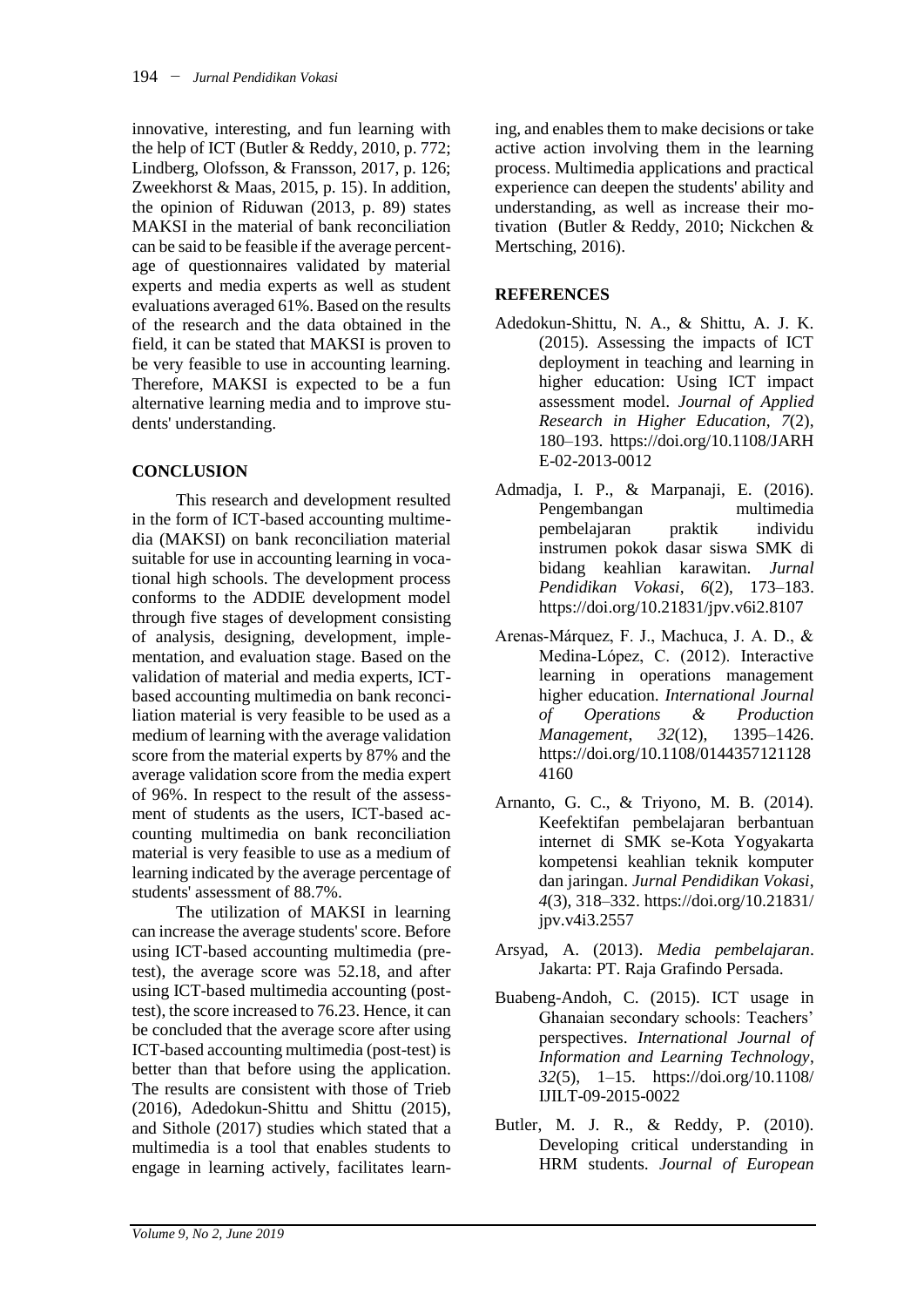*Industrial Training*, *34*(8/9), 772–789. https://doi.org/10.1108/0309059101108 0968

- Dawson, S., Heathcote, L., & Poole, G. (2010). Harnessing ICT potential. *International Journal of Educational Management*, *24*(2), 116–128. https://doi.org/10.1108/ 09513541011020936
- Dong, X., Chang, Y., & Fan, X. (2017). Effects of the characteristics of online multimedia synergy on consumers' message acceptance and message response. *Online Information Review*, *41*(5), 710–727. https://doi.org/10.1108/ OIR-11-2016-0328
- Gall, M. D., Gall, J. P., & Borg, W. R. (2003). *Educational research*. Boston, MA: Pearson Education.
- Indriastoro, H. A. K., & Rofiq, Z. (2014). Pengembangan multimedia pembelajaran pada standar kompetensi memperbarui halaman web di SMK. *Jurnal Pendidikan Vokasi*, *4*(2), 208– 221. https://doi.org/10.21831/jpv.v4i2. 2546
- Kang, M., Kim, M., & Heo, H. (2011). The impact of ICT use on new millennium learners' educational performance. *Interactive Technology and Smart Education*, *8*(1), 18–27. https://doi.org/ 10.1108/17415651111125487
- Kulasekara, G. U., Jayatilleke, B. G., & Coomaraswamy, U. (2008). Designing interface for interactive multimedia: Learner perceptions on the design features. *Asian Association of Open Universities Journal*, *3*(2), 83–98. https://doi.org/10.1108/AAOUJ-03-02- 2008-B002
- Lindberg, O. J., Olofsson, A. D., & Fransson, G. (2017). Same but different? An examination of Swedish upper secondary school teachers' and students' views and use of ICT in education. *International Journal of Information and Learning Technology*, *34*(2), 122– 132. https://doi.org/10.1108/IJILT-09- 2016-0043
- Nickchen, D., & Mertsching, B. (2016). Combining mathematical revision

courses with hands-on approaches for engineering education using web-based interactive multimedia applications. *Procedia - Social and Behavioral Sciences*, *228*, 482–488. https://doi.org/ 10.1016/j.sbspro.2016.07.074

- Oud, J. (2009). Guidelines for effective online instruction using multimedia screencasts. *Reference Services Review*, *37*(2), 164–177. https://doi.org/10.1108/ 00907320910957206
- Pate, L. P. (2016). Technology implementation: impact on students' perception and mindset. *International Journal of Information and Learning Technology*, *33*(2), 91–98. https:// doi.org/10.1108/IJILT-10-2015-0033
- Piyayodilokchai, H., Panjaburee, P., Laosinchai, P., Ketpichainarong, W., & Ruenwongsa, P. (2013). A 5E learning cycle approach-based, multimediasupplemented instructional unit for structured query language. *Journal Educational Technology and Society*, *16*(4), 146–159.
- Pratiwi, V., Siswandari, S., & Santosa, D. (2018). Students' understanding through the use of ICT-based accounting multimedia (MAKSI) in vocational high schools. *Jurnal Pendidikan Vokasi*, *8*(2), 151–162. https://doi.org/10.21831/jpv. v8i2.19450
- Pribadi, B. A. (2010). *Model desain sistem pembelajaran*. Jakarta: Dian Rakyat.
- Riduwan. (2013). *Skala pengukuran variabelvariabel penelitian*. Bandung: Alfabeta.
- Sanaky, H. A. H. (2013). *Media pembelajaran interaktif-inovatif*. Yogyakarta: Kaukaban Dipantara.
- Scott, B., & Cong, C. (2010). Evaluating course design principles for multimedia learning materials. *Campus-Wide Information Systems*, *27*(5), 280–292. https://doi.org/10.1108/1065074101108 7720
- Sithole, S. T. M. (2017). Enhancing students understanding of introductory accounting by integrating split-attention instructional material. *Accounting Research Journal*, *30*(3), 283–300.